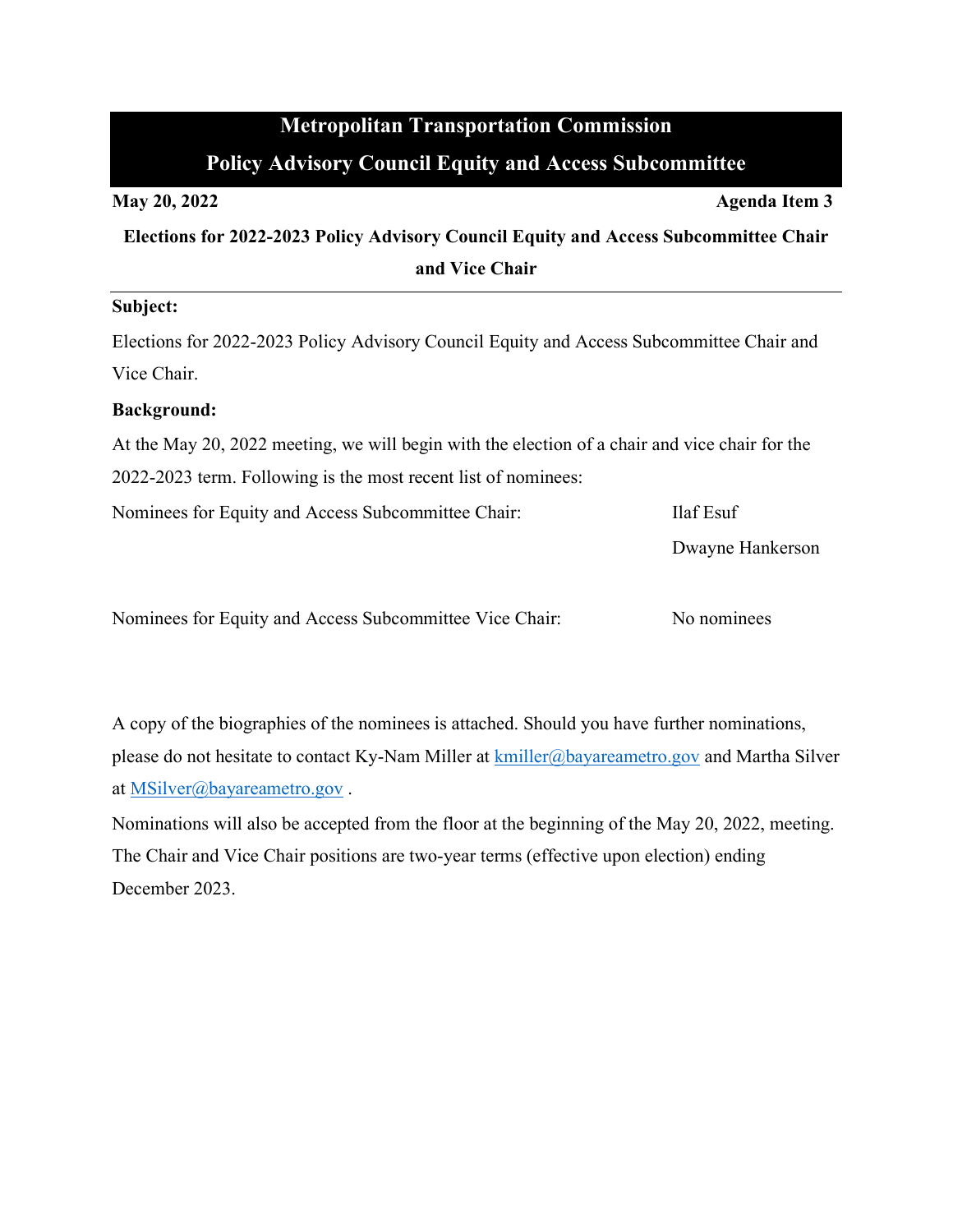# **Rules:**

- Every Subcommittee Member must state their preference or abstain from voting via roll call vote.
- The winning candidate gets  $50\% + 1$  of the present eligible votes (i.e., with ten current subcommittee members, the magic number is 6 to be elected).
- If no candidate wins, another round with the lowest voted candidate(s) is removed.
- In the event of a tie, candidates may opt to remove themselves from the vote; and Subcommittee Members may change votes.

# **Key Instructions for nominating and voting:**

- To be included in the packet, self-nominations are due to Martha by 5:00 p.m. Thursday, May 19, 2022.
- Nominations can be made during the item and before the vote.
- For the actual vote, when your last name is called, please share your vote.

### **Issues:**

None identified.

#### **Recommendations:**

Approval

# **Attachments:**

• Attachment A: Candidates' Statements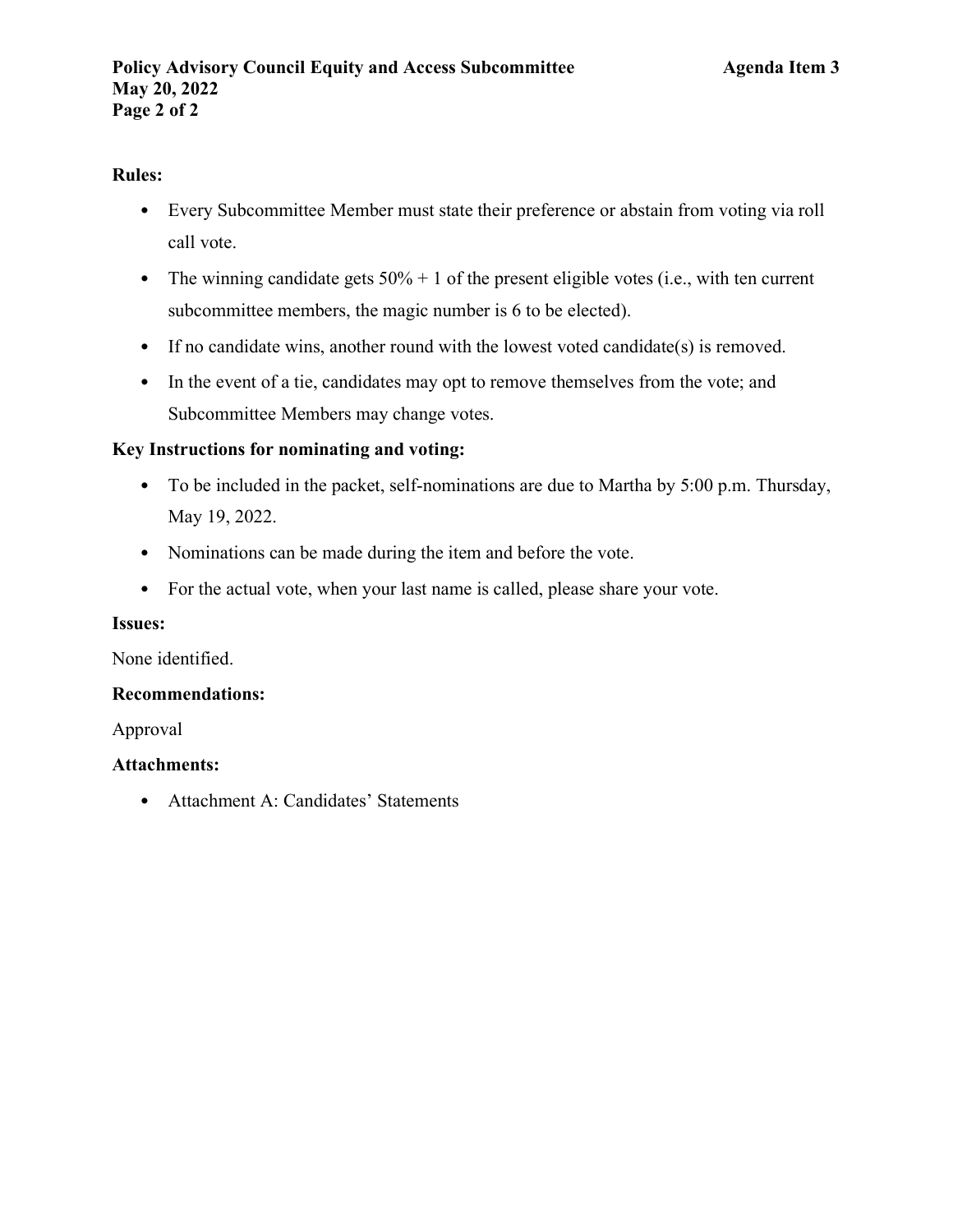# **Candidates' Statements**

#### **Nominees for Chair:**

All of my endeavors—whether personal or professional—are rooted in my passion to advance equity for our communities. It's the reason I work in policy, the reason I joined MTC PAC, and it's the reason I spend my spare time supporting immigrants and youths of color in advancing economic mobility, accessing education, and excelling in the workforce.

My interest in equity and access stems from my own background as a double-minority in my home country of Sri Lanka and as a lowincome immigrant here, in the United States. These experiences taught me the importance of baking equity into every decision, program, and system from the forefront—not as an afterthought because WE should not be an afterthought. For every organization I have been a part of, whether as an employee or volunteer, I have worked to embed equity principles into our internal and external functions. It's an expertise I'd love to bring to this committee, especially given the amount of work that needs to be done to ensure our transportation systems account for ALL of our residents, regardless of race, gender, age, preferred language, mobility, etc. If elected chair, I hope to create systems and structures to ensure equitable principles aren't restricted to our subcommittee. These principles should guide the entire MTC staff and PAC from the inception of our work, and include the community members who will be impacted by the decisions we make. As chair, I hope to work towards these goals with your support. Thank you.



Ilaf Esuf Economy Representative